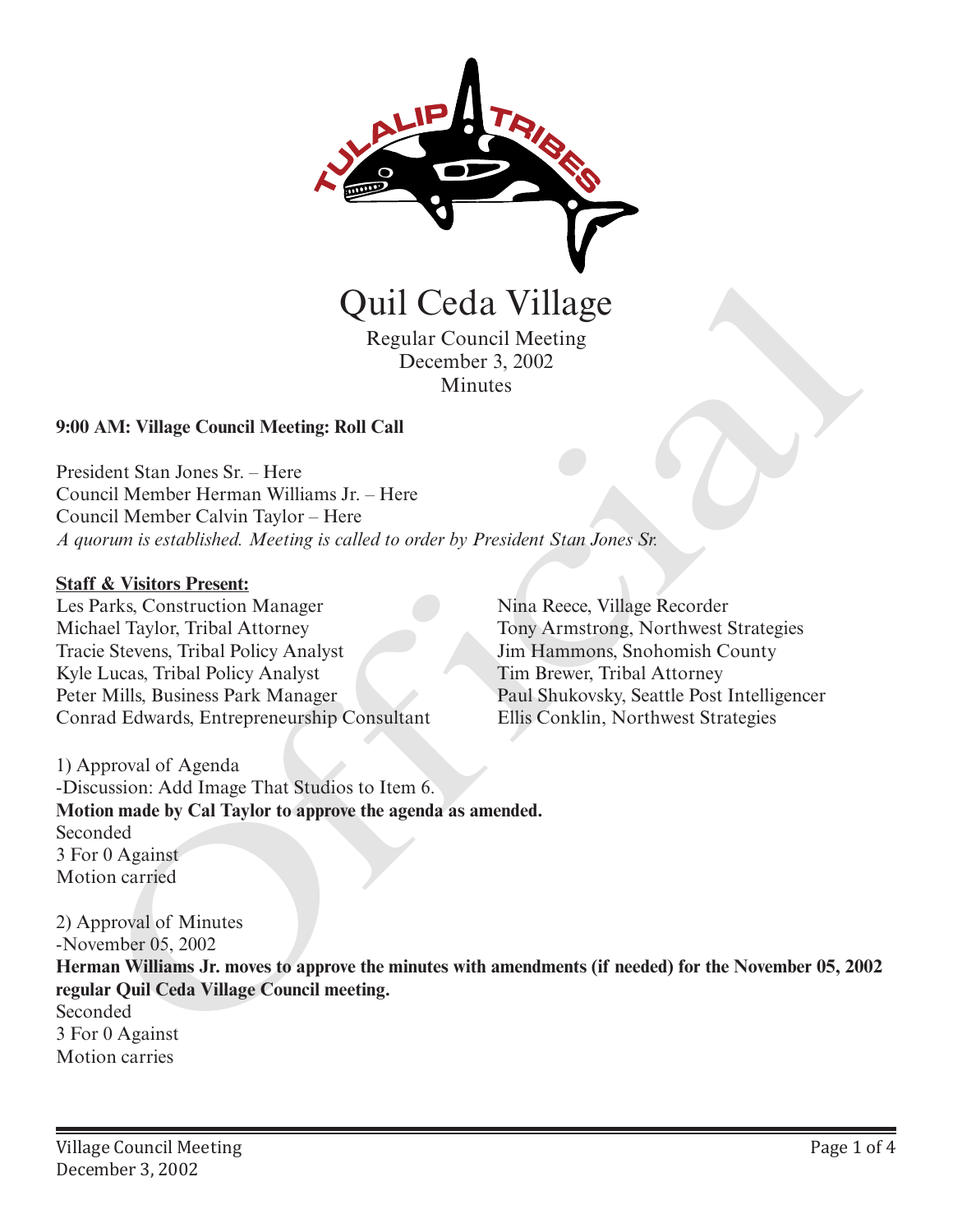### -November 19, 2002

**Herman Williams Jr. moves to approve the minutes with amendments (if needed) for the November 29, 2002 regular Quil Ceda Village Council meeting.**

Seconded 3 For 0 Against Motion carries

### **Old Business:**

3) Theme Park - Update – Peter Mills 10 Minutes **Motion made to move this item to the end of the agenda for a closed session.** Seconded 3 For 0 Against Motion carries

#### **New Business:**

4) Appointment of Interim Quil Ceda Village General Manager -December 03, 2002 -January 9, 2002 (approx. 110 days) Discussion: John McCoy will be away from the office January 9, 2003 for approximately 100 days, an interim General Manager needs to be appointed.

# **Motion made by Cal Taylor to appoint Steve Gobin as the interim General Manager of Quil Ceda Village.**

Discussion: Is Steve prepared for this? No, he does not know about this.

Seconded by Herman Williams

2 For (Calvin Taylor, Stanley Jones Sr.)

1 Against (Herman Williams Jr.)

Statement: President feels that Steve has been working along side John and should be ready to assume his duties while he is away. President votes for the motion. Motion carries

5) Tulalip Foreign Trade Zone – Conrad Edwards (Handout: 10 Minutes)

-Application Process

-Boot Camp – Attendees (?)

Discussion: Foreign Trade Zone boot camp in January 2003. Quil Ceda Village would be the perfect fit. They are usually located in industrial zones. There are general purpose zones (253), (400 foreign trade zones). Recommendation that Quil Ceda use the general purpose zones. The application process takes 9-12 months. It costs about \$6,000 to apply. There are many areas to be researched. Great interest in tobacco and pharmaceuticals. The Mohawks were involved in a decision that affects the desirability of tobacco products. More research is needed. There are many advantages in importing materials and doing the manufacturing here. Will be looking into ideas regarding going zone to zone which would allow for an almost duty free zone. Staff would like Council Members to approve the further development of this process with the Council Members being the Foreign Trade Zone Board. The Council would benefit from **Ethiopies:**<br>
and comparison and the move this iten to the end of the agenda for a closed session.<br>
and compared to move this item to the end of the agenda for a closed session.<br>
Dependence of  $\theta$  Against<br>
Dependence of I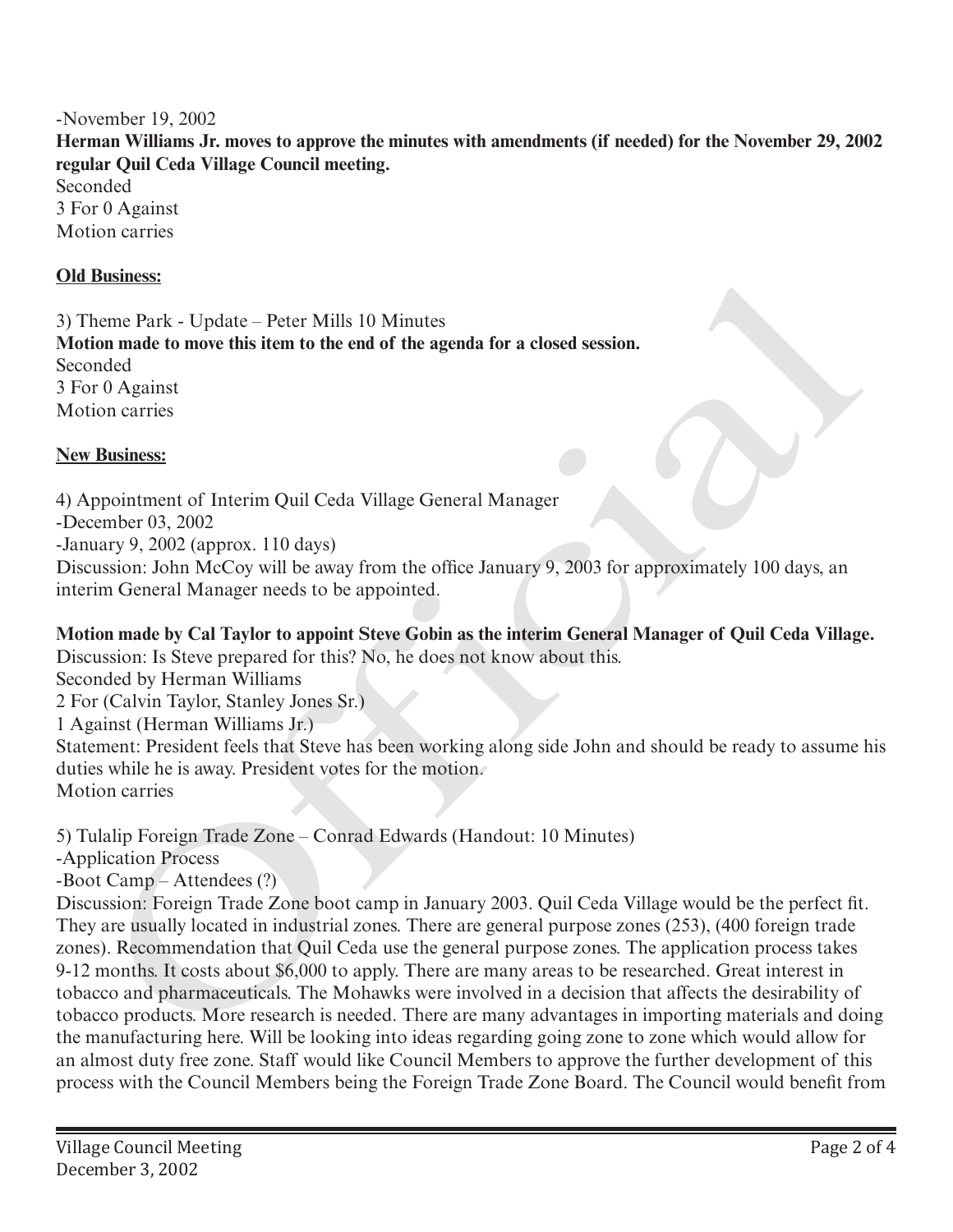attending the Foreign Trade Zone Boot Camp with appropriate staff. Council should appoint a Foreign Trade Zone Manager. Products are regulated by a number of organizations. Quil Ceda Village will have an annual membership cost of \$950.00 per year. The Village Council thanks Conrad for his research and development. Funds in the amount of \$7,000 need to be found. Requesting the authority to proceed and to authorize travel to attend the out of state travel.

**Cal Taylor makes a motion to authorize the Village to continue with the National Association of Foreign Trade Zone and authorize appropriate Quil Ceda Village Staff and Council to attend the Foreign Trade Zone Boot Camp in San Diego, CA, January 12 & 13, 2003.**

Seconded Questions: Funding source? Quil Ceda Village should amend their budget to include these costs. 3 For 0 Against Motion carries e Some and anterore appropriate Quit Ceta vinage Star and connect to attend the oreer and Book Camp in San Diego, CA, January 12 & 13, 2003.<br>
Boot Camp in San Diego, CA, January 12 & 13, 2003.<br>
Ceda Village should amend th

6) Quil Ceda Traders - FYI

-Development Process

Discussion: The name should be Quil Ceda Trading Post. It lends a more "antique" atmosphere. Questions: There are legal matters to research regarding lease. Should be ready by the end of the month to go out to membership for leasing space.

-Imagine That Studios (Santa)

Discussion: Staff would like the Council to authorize a lease agreement to allow this organization to come here and set up a Santa shop in the southwest corner of the Quil Ceda Place Retail Center parking lot. License fee is 15% of gross.

**Motion made by Herman Williams Jr. to allow Imagine That Studios to come to Quil Ceda Place Retail Center and take Santa pictures.**

Seconded 3 For 0 Against Motion carries

7) Quil Ceda Village Parking Lot Extension

-Funding Source

Discussion: Held off on this because it may be piggybacked on to other projects.

Some \$30,000 may be left for tenant improvement from the amended allocation plan. The overflow parking lot is needed.

**Cal Taylor moves staff to use an additional \$20,000 out of tenant improvement funds. If additional funds are needed then staff should come back for additional funds.**

Seconded 3 For 0 Against Motion carries

8) General Manager Business Car Discussion: Motion was approved for two vehicles for other General Managers for Tulalip to have a personal